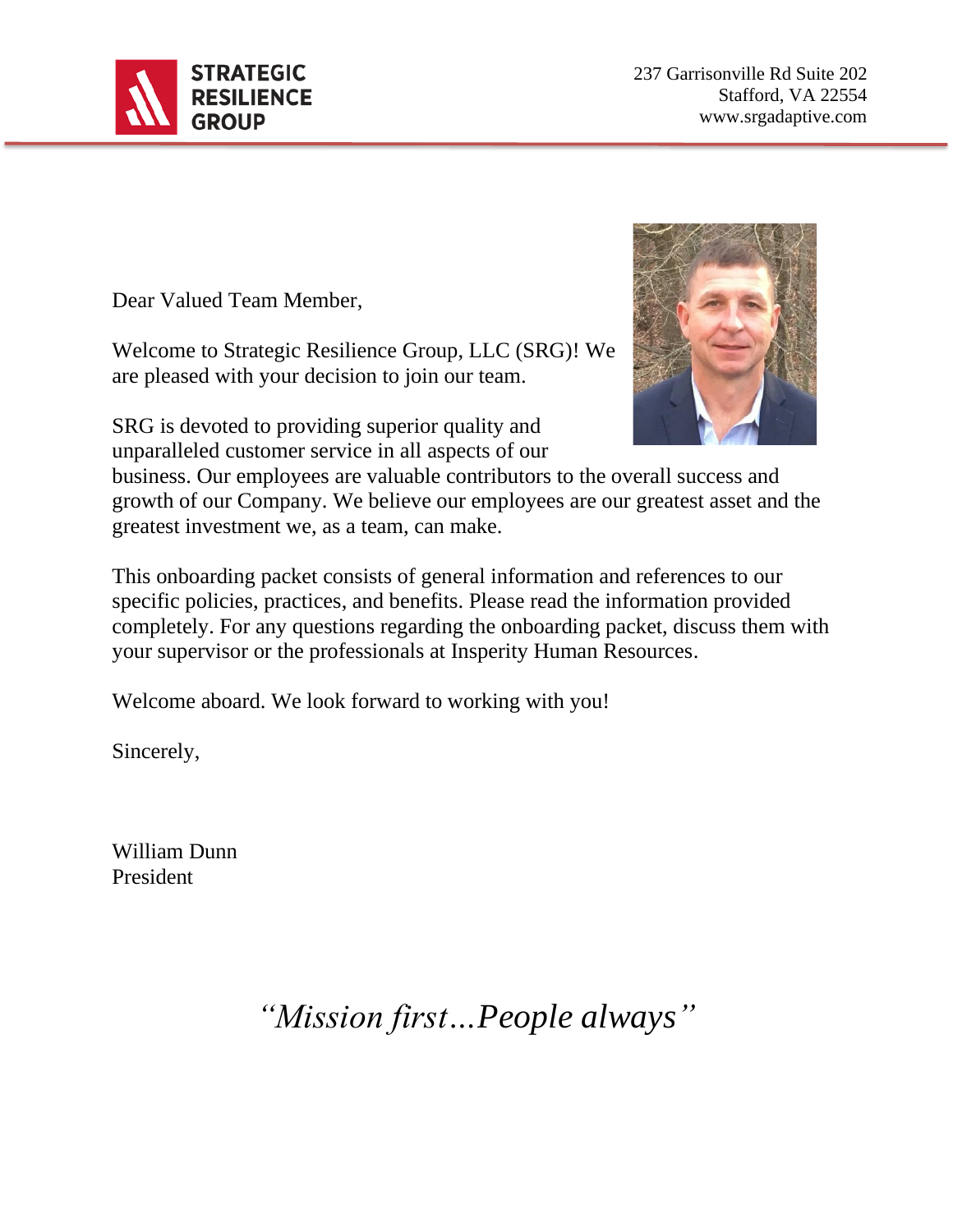

# What is Strategic Resilience Group?

Strategic Resilience Group (SRG) is a Department of Veterans Affairs (VA) Certified Veteran Enterprise (CVE) Service-Disabled Veteran-Owned Small Business (SDVOSB) founded with the sole purpose of assisting our clients to achieve their missions in an increasingly complex and rapidly changing operational environment. Our leadership team is made up of retired Marines with decades of leadership and management experience. We are adept at developing innovative capabilities and using them on the battlefield and the business environment to anticipate and adapt to rapid change. Our core capabilities are data analytics and analysis, implementing agile methodologies and processes, training, and organizational change management. Our core proficiency is building resilience at the system, organization, and individual level to support our client's mission success whether that entails providing high quality goods and services or serving our country.

SRG's vision is to become a nationally recognized provider of critical and innovative professional services and technology solutions to the Warfighter, the U.S. Government, private companies and our nation's allies. At Strategic Resilience Group, we believe that resilience is best achieved through practicing our core values of **Integrity, Trust, Commitment, Teamwork & Quality**.

## What We Do

SRG's mission is to deliver innovative management consulting, program management, change management, strategic planning and technology integration services and solutions that exceed customer expectations as we prepare them to transform disruptive change into opportunity.

Our goal is to provide exceptional consulting services, and technology integration that builds the resilience of our clients at a competitive price. We attain this goal with an employee-centric culture driven to success by core values that promote opportunity, professional development, and career advancement for a diverse, motivated, and inspiring workforce.

Strategic Resilience Group developed and continues to preserve a strong, dynamic network of specialized systems integrators, providing our customers access to the best tools and services available on the market. We



actively cultivate our partnerships to stay ahead of evolving processes and technology trends. Our strong and capable relationships with partners on the forefront of the tech world enhance the value we can offer our government, commercial, and not-for-profit clients. We link best practices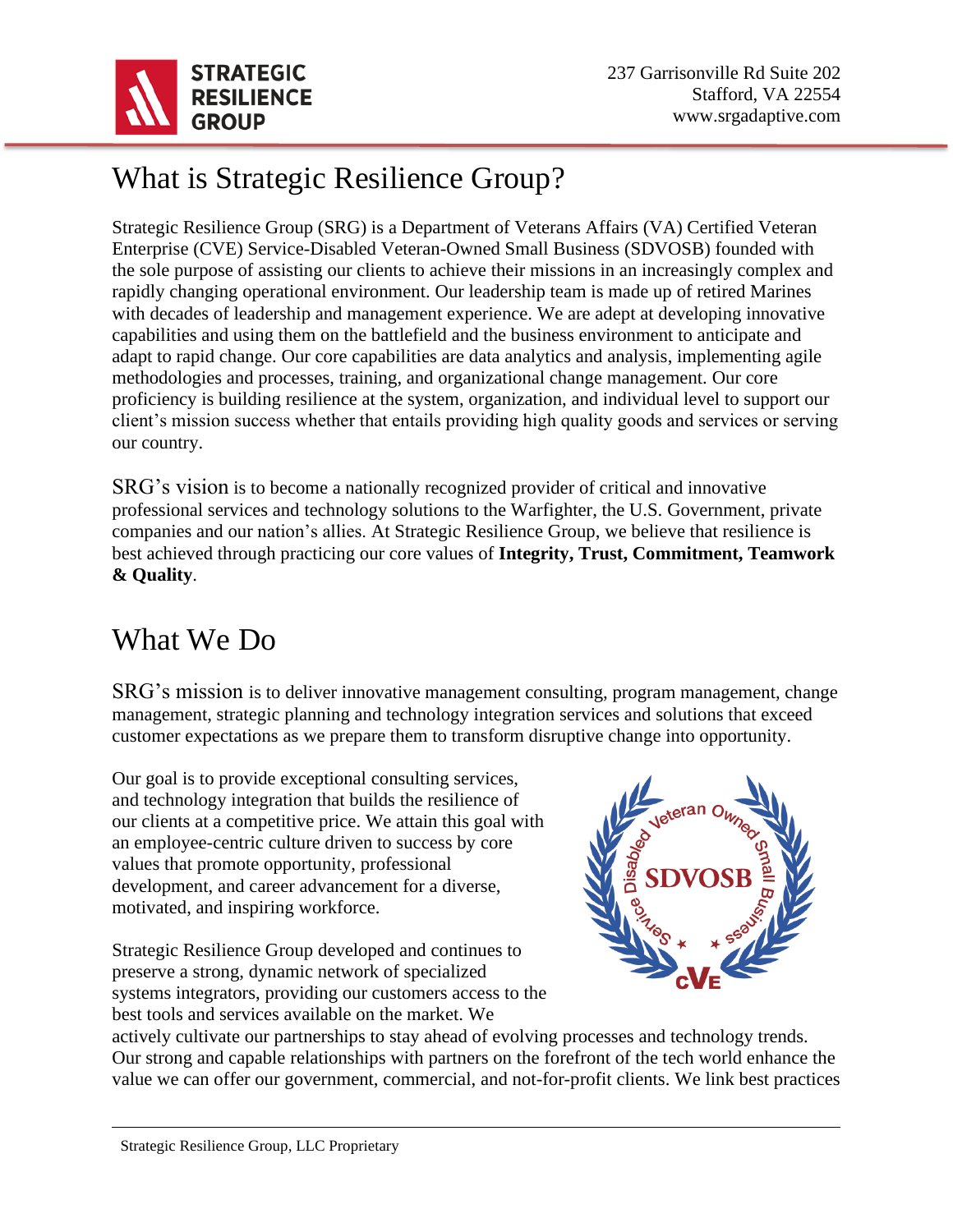

and professional networks from national defense, private industry, and the public sector to shape them to meet specific needs.

Check out our capability's presentation, available on the Capabilities page of our website at: [Capabilities | Strategic Resilience Group \(srgadaptive.com\).](https://www.srgadaptive.com/capabilities)

## **Insperity**

SRG uses Insperity, a Professional Employer Organization (PEO), for Human Resources (HR), payroll services, and management of our excellent benefits package. As a response to valuing our employees as our greatest asset Insperity provides an array of services to help you manage your work life, support a healthy home life and help you help us improve business performance through responsive support of the workforce. Actions offered to our employees include performance management, expense management, time and attendance, organizational planning, retirement services, insurance and education services.

Detailed information is available in the Employee Handbook [\(Strategic Resilience Group](file:///C:/Users/lcagu/Downloads/Strategic%20Resilience%20Group%20Employee%20Handbook%20(5).pdf)  [Employee Handbook \(5\).pdf\)](file:///C:/Users/lcagu/Downloads/Strategic%20Resilience%20Group%20Employee%20Handbook%20(5).pdf), and through other online resources within the Insperity Portal [\(https://portal.insperity.com/cs/nsp/index\)](https://portal.insperity.com/cs/nsp/index). However, we have provided a summary of some of the key policies and employee information to help you discover all Insperity's comprehensive platform has available to you.

**Insperity Mobile:** Download the Insperity app for easy and mobile use. The app provides quick, easy access to your 401k, paycheck information, flexible spending account (FSA), United Health Care (UHC) benefits card and more. The app is available in the app store for your device.



**Time Keeping**: Every employee is responsible for accurately recording time worked. All time spent working must be logged and accounted for; this includes time spent using electronic devices for work-related purposes. It is the responsibility of all employees to submit and approve their time records each week. All employees shall use Insperity's Time and Attendance tracking database via the Time Star application [\(Insperity Time and Attendance®\)](https://timestar.insperity.com/NSP2292/#-page=home&~state=WzEsNzksMSwiMjAyMiIsNCw4Niw2OTYyNDczOTQsMSwibG9hZF9wYWdlIl0) on a personal computer or mobile phone application. Please speak with your local supervisor for task or location specific time keeping requirements.

**Pay Practices:** Exempt employees are required to enter their time in the Insperity Time and Attendance system and in some cases time tracking systems provided by a prime contractor or client. For overtime calculations and salary administration, the fixed 7-day "workweek" for Strategic Resilience Group, LLC is the period beginning at midnight, Monday and ending at 11:59 pm, Sunday. All employees will be paid bi-weekly, every other Friday.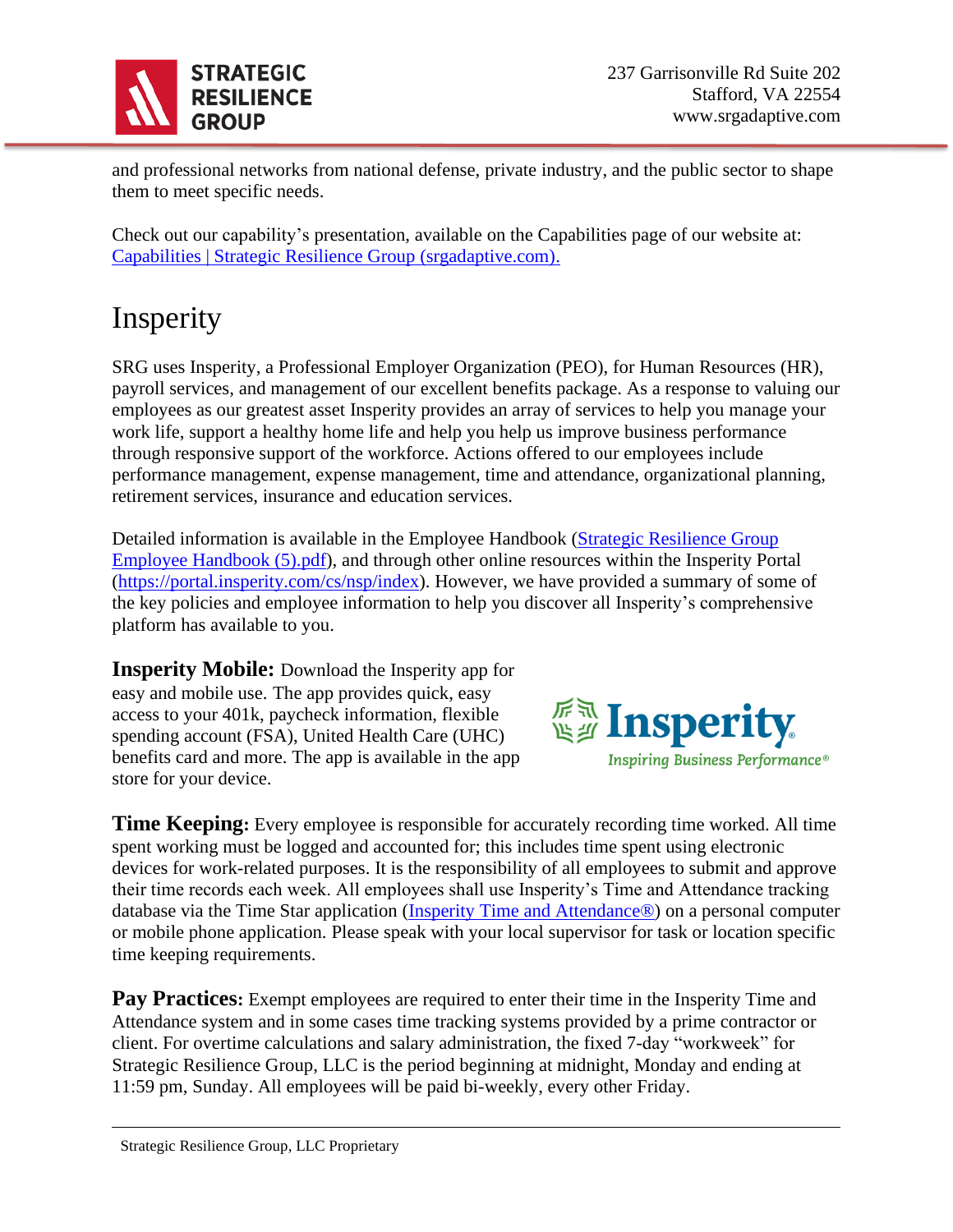

## Employee Benefits

A comprehensive benefits package is provided to eligible employees through Strategic Resilience Group, LLC's co-employment relationship with Insperity.

**Medical Insurance:** SRG offers a comprehensive Group Health Plan with options for both high and low deductible medical, dental, and vision health coverage. Medical coverage options include prescription coverage and vary by the insurance carrier, region, and coverage type. Availability is determined by benefits package and ZIP code service area. Dental and vision coverage is available through United Health Care Dental and Vision Service Plans nationwide.



# **Health Care Flexible Spending**

**Account Plan:** When enrolled in this program, you can make pre-tax contributions up to the annual maximum through payroll deduction for qualifying health care expenses incurred during the plan year. By using pretax dollars to pay for expenses, you reduce your taxable income.

**Health Savings Account Program:** If you are enrolled in SRG's High Deductible Health Plan (HDHP) coverage option, you can establish a health savings account (HSA) through our HSA Program. There are no federal taxes on pre-tax contributions made to your HSA, and the money in your HSA is tax-free when used for qualified health care expenses. Plus, you keep what you save, meaning that any unused funds remain in your account from year to year, earning tax-free interest and dividends when invested. You may choose to invest your HSA dollars in mutual funds once you reach your investment threshold.

**Long-Term and Short-Term Disability Benefits:** We offer basic disability insurance providing income protection if you are unable to perform your job due to illness or injury. Shortterm disability insurance pays to 60% of covered weekly earnings, up to \$2,308 per week. Longterm disability insurance pays up to 60% of covered monthly earnings, up to 10,000 per month.

**Company Matching 401(k) Plan:** To help you plan for your future financial needs we provide a company matching 401 (k) plan. Through payroll deduction, you can make pre-tax and Roth contributions (on a combined basis) up to 80% of your compensation. SRG has added a  $401(k)$ -employer match to the  $401(k)$  benefit. For every dollar you contribute to your  $401(k)$ , you will receive a matching contribution in your account up to the limit. Your match is 100% of your 401(k) contributions up to 3% of your pay, plus 50% of your contributions on the next 2% of your pay. To receive the full match, you need to contribute at least 5% of your pay in either pretax or Roth contributions.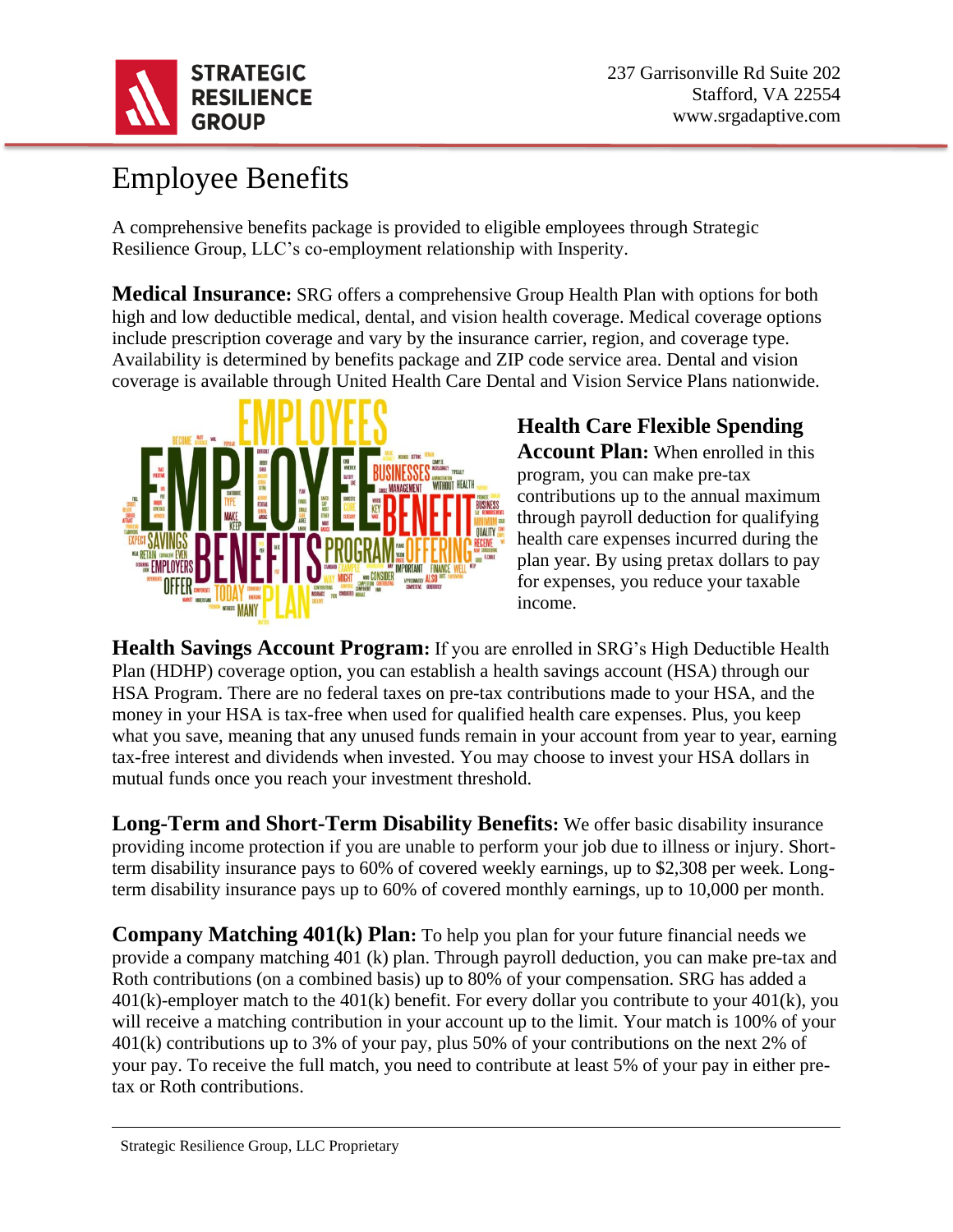

**Vacation/Holidays:** Each employee will receive five (5) floating holidays on January 1<sup>st</sup> and an additional five (5) days on July  $1<sup>st</sup>$  of each calendar year. We refer to these as floating holidays to provide you maximum flexibility (within the requirements of the contract). These days are available to be used for those days that may be recognized as federally observed holidays or chosen in accordance with employee preference. Please remember that all floating holidays must be used during the calendar year received and cannot be carried over into the next year.

**Paid Time Off (PTO):** We have an all-purpose time off policy for eligible employees to use for vacation, illness, injury, or personal business. PTO combines traditional vacation and sick leave plans into one flexible, inclusive policy. PTO is payable in the same manner as the regular salary and is subject to the same withholding elections. All regular employees will begin PTO accrual as of their hire date which may be used immediately.

**Insperity Perks at Work:** Employee retention is of the utmost priority and in a display of gratitude and recognition SRG offers personalized employee perks. With the intention of making a meaningful impact, we express our appreciation in ways beyond the standard paycheck and benefits package with these opportunities available for you to take part in: Member Auto Buying Program, up to 35% off at the movies, discounts on your monthly phone bill, best prices from manufacturers and retailers for electronics, air, hotel & care rentals from corporate perks, up to 90% off at 18,000 locations and member pricing for all major brands. More information can be found in the Insperity Portal > MarketPlace [\(Insperity Perks at Work\)](https://www.perksatwork.com/welcome/index/uSource/ssaml).

**Educational Assistance Program:** Designed to encourage eligible employees to acquire additional education to maintain or improve skills that will be beneficial to the employee and facilitate in their capacity to rise further within the company's hierarchy. An employee may be reimbursed up to \$1,500 per calendar year for approved undergraduate or graduate courses taken as part of a degree program at an accredited institution, and up to \$500 per calendar year for approved continuing education expenses (including college courses taken outside of a degree program). For more details visit Insperity Benefits > [Educational Assistance \(insperity.com\).](https://portal.insperity.com/cs/nsp/SitePage/educational_assistance)

## Additional SRG Information

#### **Hours of Operation**

Strategic Resilience Group LLC is open for business twenty-four (24) hours per day all year. When required by clients we use shifts to manage our 24 hours service requirements. The standard workweek is 40 hours. Supervisors will advise employees of their scheduled shift, including starting and ending times. Business needs may necessitate a variation in your starting and ending times as well as in the total hours you may be scheduled to work each day and each week.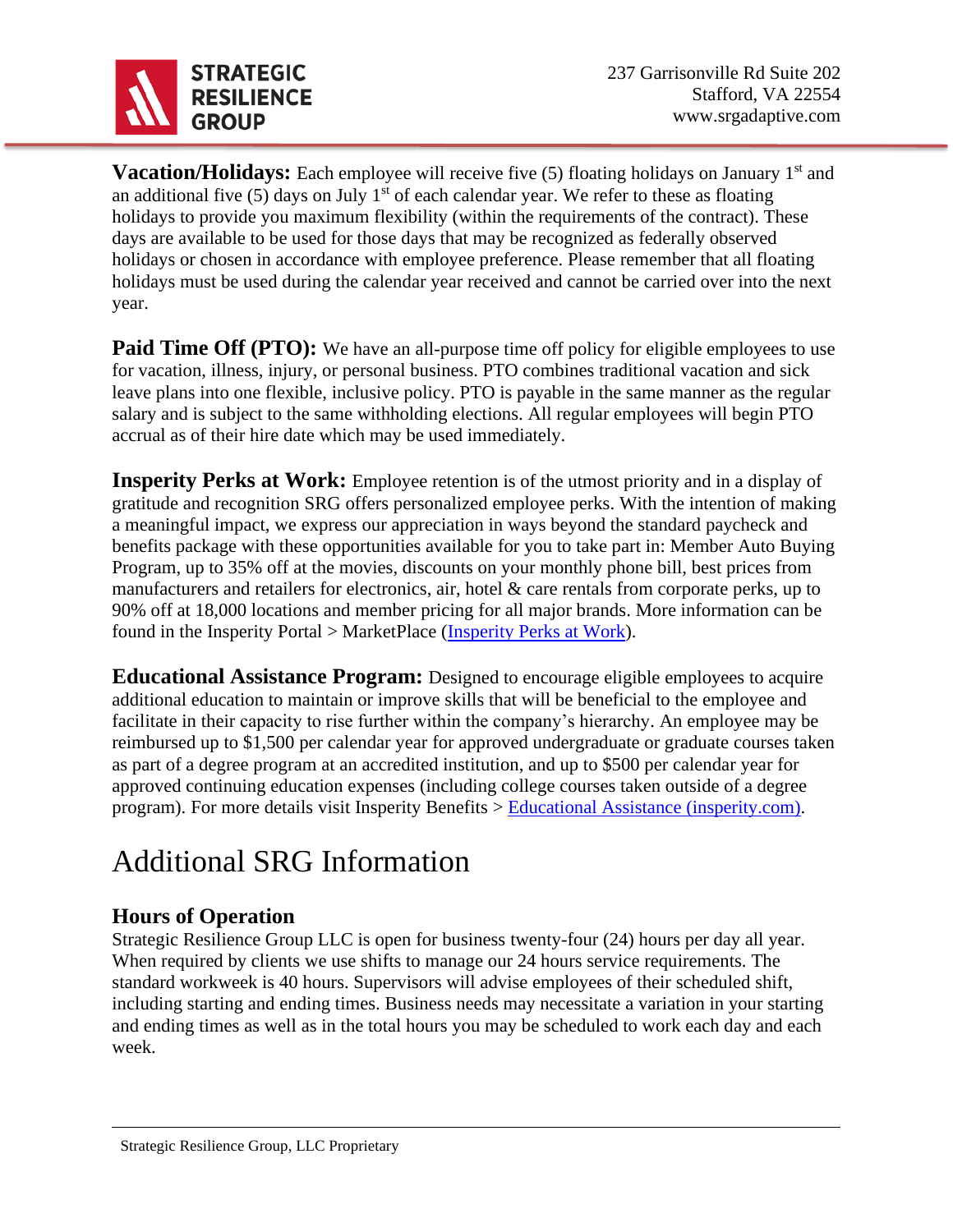

#### **Punctuality**

Strategic Resilience Group LLC expects regular attendance and punctuality from all employees. This means being in the workplace, ready to work at your scheduled start time each day and completing your entire shift. All time off must be requested in advance, in accordance with appropriate local procedures, relevant contract documents, and in writing, to the SRG program manager as outlined in the Company's Paid Time Off (PTO)/Vacation/Floating Holiday/Sick Leave policy. If an employee is unexpectedly unable to report for work for any reason, he or she must directly notify their supervisor as early as possible, and preferably prior to their scheduled starting time.

#### **Personal Appearance**

Employees should wear appropriate clothing, observe high standards of personal hygiene, and dress and groom themselves according to the requirements of their positions. Business attire may also be directed by the location of the work being performed and in accordance with the standards set forth by the customer and/or prime contractor. This applies to remote work as well. Questions regarding appropriate workplace attire should be directed to your supervisor or the HR.

## Company Lingo

As with all organizations, SRG has a lingo and verbiage specific to our company and industry. While our veteran employees may display a full understanding and know this language by heart, new hires may find themselves confused about certain references or phrases. We hope to provide the perfect opportunity to set up new

employees for communication success from the beginning.

Some Terms to Know:

- CMSO Category Management Support Office
- DOTMLPF Doctrine, Organization, Training, Material, Leadership and Education, Personnel and Facilities
- JV Joint Venture
- OIE Operations in the Information Environment
- RFI Request for Information
- RFO Request for Ouote
- RFP Request for Proposal
- SDVOSB Service-Disabled Veteran-Owned Small Business
- SIGINT Signals Intelligence
- VA Veterans Affairs or The Department of Veterans Affairs
- VBA Veterans Benefits Administration

THE LANGUAGE OF BUSINESS